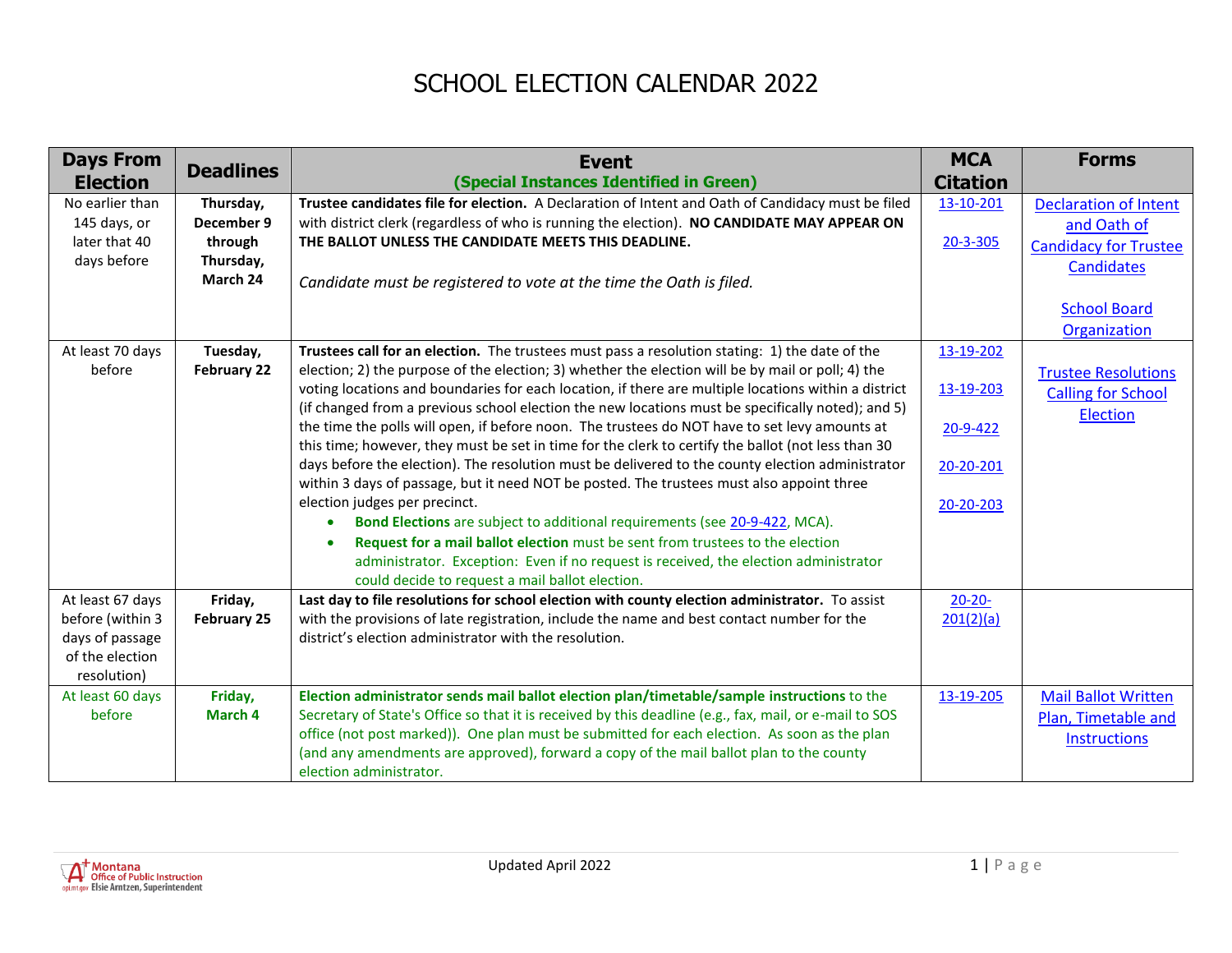| <b>Days From</b>                                                | <b>Deadlines</b>                     | Event                                                                                                                                                                                                                                                                                                                                                                                                                                                                                                                                                                                                       | <b>MCA</b>              | <b>Forms</b>                                                                                                                          |
|-----------------------------------------------------------------|--------------------------------------|-------------------------------------------------------------------------------------------------------------------------------------------------------------------------------------------------------------------------------------------------------------------------------------------------------------------------------------------------------------------------------------------------------------------------------------------------------------------------------------------------------------------------------------------------------------------------------------------------------------|-------------------------|---------------------------------------------------------------------------------------------------------------------------------------|
| <b>Election</b>                                                 |                                      | (Special Instances Identified in Green)                                                                                                                                                                                                                                                                                                                                                                                                                                                                                                                                                                     | <b>Citation</b>         |                                                                                                                                       |
| 4 weeks<br>preceding the<br>close of regular<br>registration    | Monday,<br>March 7                   | Notice of close of regular registration. The county election administrator publishes the notice<br>of close of regular registration for school districts at least 3 times in the 4 weeks preceding the<br>close of regular registration. Contact the county election administrator to coordinate that<br>publication.                                                                                                                                                                                                                                                                                       | 13-2-301                |                                                                                                                                       |
| Not later than<br>5pm the day<br>before ballot<br>certification | Thursday,<br>March 31<br>(by 5 p.m.) | Last day trustee candidates may withdraw from the election. Any candidate that has already<br>filed for election, but wishes to withdraw their name, may do so by sending a statement of<br>withdrawal to the election administrator.                                                                                                                                                                                                                                                                                                                                                                       | $20 - 3 -$<br>305(3)(a) |                                                                                                                                       |
| Not later than<br>5pm the day<br>before ballot<br>certification | Thursday,<br>March 31<br>(by 5 p.m.) | Deadline for write-in candidate for a trustee position on a school board to file Declaration of<br>Intent (must be filed with the district clerk, regardless of who is running the election).                                                                                                                                                                                                                                                                                                                                                                                                               | $20 - 3 -$<br>305(2)(b) | <b>Declaration of Intent</b><br>and Oath of<br><b>Candidacy for Write-</b><br><b>In Candidates</b>                                    |
| No later than the<br>30th day before                            | Friday,<br>April 1                   | Deadline to notify election judges of appointment.                                                                                                                                                                                                                                                                                                                                                                                                                                                                                                                                                          | 13-4-101                |                                                                                                                                       |
| Not less than 30<br>days before                                 | Friday,<br>April 1                   | Election administrator certifies ballot. The election administrator prepares the final ballot form,<br>listing all candidates and propositions to be voted upon. The ballot must then be delivered to<br>the election administrator, if other than the clerk.                                                                                                                                                                                                                                                                                                                                               | 20-20-401<br>15-10-425  |                                                                                                                                       |
|                                                                 |                                      | Trustees must pass a resolution stating exact levy amounts by this date for the clerk to certify the<br>ballot. This resolution must include the durational limit, if any, on the levy.                                                                                                                                                                                                                                                                                                                                                                                                                     |                         |                                                                                                                                       |
| Not less than 30<br>days before                                 | Friday,<br>April 1                   | Election by Acclamation and Cancellation of Election - Notice. If the number of candidates filing<br>a nomination petition or filing a declaration of intent to be a write-in candidate is equal to or less<br>than the number of open trustee positions to be elected, the trustees cancel the trustee<br>election. They must then give notice that a trustee election will not be held. The trustee election<br>may not be declared by acclamation until all candidate filing deadlines have passed. Send a copy<br>to the county election administrator to aid with the provisions of late registration. | 20-3-313                | <b>Notice of Trustee</b><br><b>Election Cancellation</b><br><b>Certificate of Trustee</b><br><b>Election by</b><br><b>Acclamation</b> |
|                                                                 |                                      | **A trustee election held in single-member or trustee nominating district is considered a separate<br>trustee election for declaring the election by acclamation.                                                                                                                                                                                                                                                                                                                                                                                                                                           |                         |                                                                                                                                       |
| 30 days before<br>any election                                  | Monday,<br>April 4                   | Close of regular voter registration. Registration forms postmarked by this date and received<br>within 3 days are accepted for regular registration. Late registration must be completed at the<br>county election office.                                                                                                                                                                                                                                                                                                                                                                                  | 13-2-301                |                                                                                                                                       |

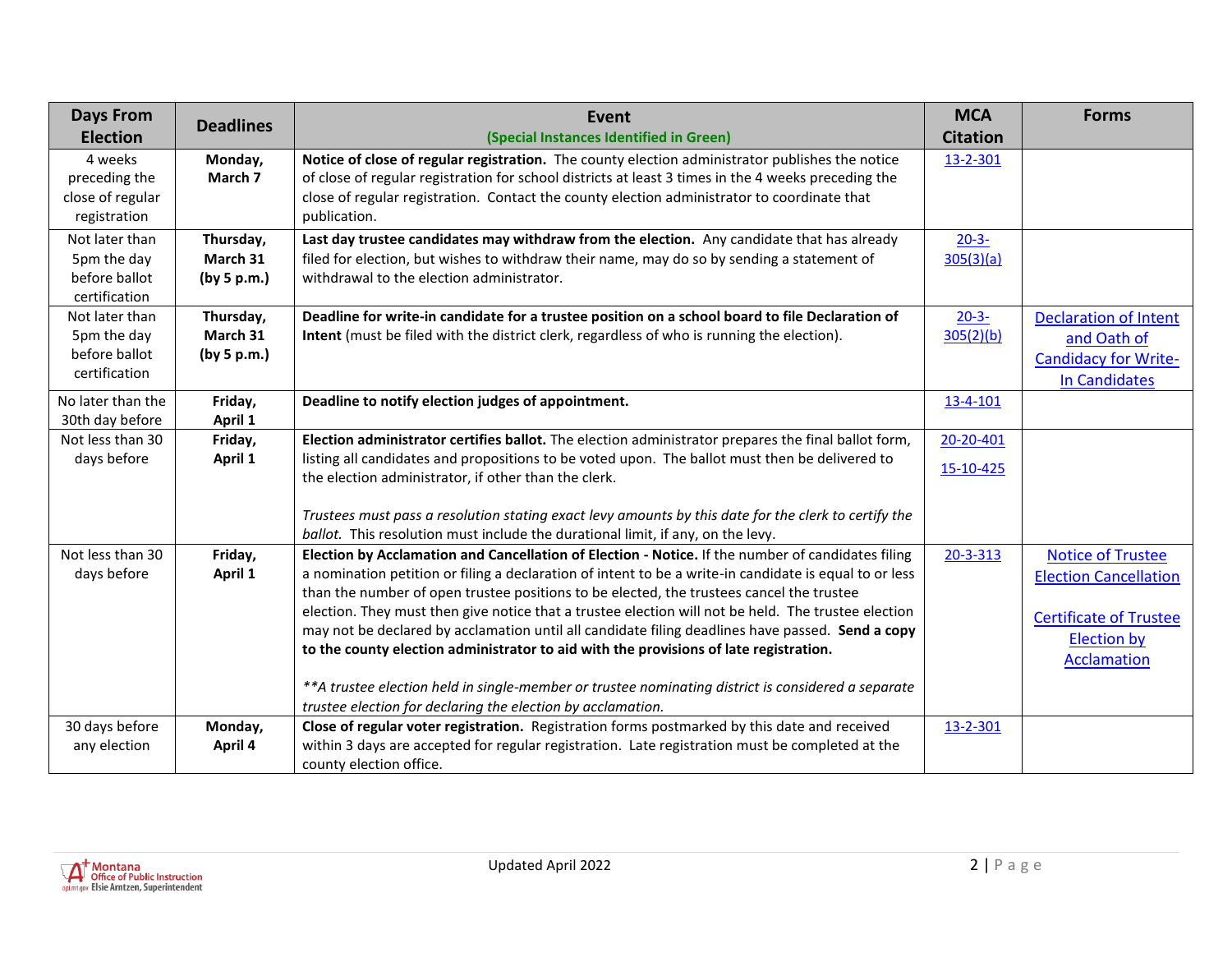| <b>Days From</b>               | <b>Deadlines</b> | Event                                                                                                 | <b>MCA</b>      | <b>Forms</b>           |
|--------------------------------|------------------|-------------------------------------------------------------------------------------------------------|-----------------|------------------------|
| <b>Election</b>                |                  | (Special Instances Identified in Green)                                                               | <b>Citation</b> |                        |
| Not more than                  | Monday,          | Contact your county election administrator for the absentee ballot list.                              | 13-13-212       |                        |
| 30 days before                 | April 4          |                                                                                                       |                 |                        |
|                                |                  |                                                                                                       | 20-20-312       |                        |
| Not more than                  | Monday,          | Performance Testing and Certification of Voting System. The election administrator must               | 13-17-212       |                        |
| 30 days before                 | April 4          | publicly test and certify that the system is performing properly.                                     |                 |                        |
| Day after Close                | Tuesday,         | Start of Late Registration-Late voter registration starts and continues through noon on the day       | 13-2-304        |                        |
| of Regular                     | <b>April 5</b>   | before the election. Late registration must be completed at the office of the county election         |                 |                        |
| Registration                   |                  | administrator. ** SEE NOTE                                                                            |                 |                        |
| Not less than 10               | Thursday         | Notice of election is posted. The election notice must be published in a newspaper of general         | 20-20-204       | <b>School Election</b> |
| days, or more                  | March 24         | circulation in the district if available, posted in at least three public places in the district AND  |                 | <b>Notices</b>         |
| than 40 days                   | <b>Through</b>   | posted on the district's website for the 10 days prior to the election, if the district has an active |                 |                        |
| before                         | Saturday,        | website. Notice using any other recognized media may be used to supplement the posting. The           |                 |                        |
|                                | April 23         | notice must include: 1) the date and voting locations for the election; 2) voting location hours; 3)  |                 |                        |
|                                |                  | each proposition to be considered by the electorate; 4) the number of trustee positions, if any,      |                 |                        |
|                                |                  | subject to election and the length of the terms for those positions; 5) where and how absentee        |                 |                        |
|                                |                  | ballots may be obtained; and 6) where and how late registrants may obtain a ballot on election        |                 |                        |
|                                |                  | day. ** SEE NOTE                                                                                      |                 |                        |
|                                |                  | If the polling place has changed from the previous school election, that change must be<br>$\bullet$  |                 |                        |
|                                |                  | referred to in the notice.                                                                            |                 |                        |
|                                |                  | If more than one proposition will be considered in the same district, each proposition<br>$\bullet$   |                 |                        |
|                                |                  | must be set apart and identified, or placed in separate notices.                                      |                 |                        |
| At least 20 days               | Wednesday,       | Absentee ballots available. The election administrator prepares ballots for absentee voters.          | 13-13-214       | <b>Absentee Voter</b>  |
| before                         | April 13         | Remember to enclose four things in the absentee package.                                              |                 | <b>Materials</b>       |
|                                |                  | • The ballot, stamped official ballot (with stub removed);                                            | 20-20-401       |                        |
|                                |                  | • Instructions for voting and returning the ballot;                                                   |                 |                        |
|                                |                  | • A secrecy envelope, free of marks that would identify the voter; and                                |                 |                        |
|                                |                  | • A self-addressed, return envelope with affirmation printed on the back of the envelope.             |                 |                        |
| Not before the                 | Wednesday,       | Mail ballots mailed. If mail ballot election is used, all ballots must be mailed on the same day      | 13-19-207       |                        |
| 20 <sup>th</sup> day nor later | April 13         | (the day noted in the district's mail ballot plan), except that if an inactive elector reactivates    |                 |                        |
| than the 15 <sup>th</sup> day  | through          | after the ballots are mailed, the elector should be provided with or mailed a ballot. If the elector  |                 |                        |
|                                | Monday,          | reactivates after noon on the day before election day, the elector must come in on election day       |                 |                        |
|                                | <b>April 18</b>  | to receive a ballot.                                                                                  |                 |                        |

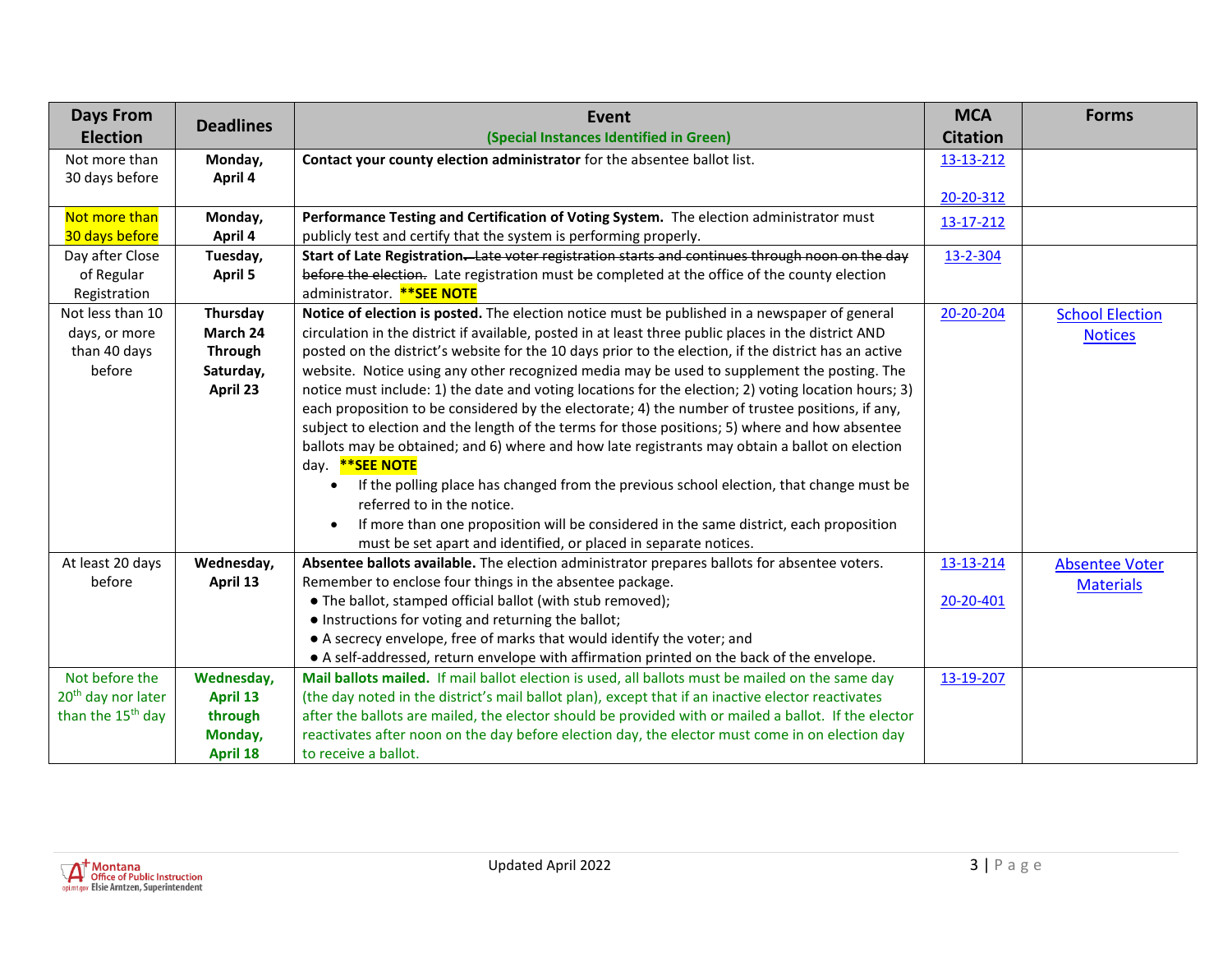| <b>Days From</b>    | <b>Deadlines</b> | Event                                                                                                   | <b>MCA</b>      | <b>Forms</b>                   |
|---------------------|------------------|---------------------------------------------------------------------------------------------------------|-----------------|--------------------------------|
| <b>Election</b>     |                  | (Special Instances Identified in Green)                                                                 | <b>Citation</b> |                                |
| Not more than       | Saturday,        | Absentee/Mail Ballot Counting Notice. Districts must publish in a newspaper of general                  | 13-15-105       | <b>Absentee/Mail Ballot</b>    |
| 10 days or less     | April 23         | circulation in the county a notice indicating the method that will be used for counting                 |                 | <b>Counting Notice</b>         |
| than 2 days         | through          | absentee/mail ballots and the place and time that the absentee/mail ballots will be counted on          |                 |                                |
| before              | Sunday,          | election day.                                                                                           |                 |                                |
|                     | May 1            | If the district publishes their notice of election on the $10^{th}$ day prior to the election, in a     |                 |                                |
|                     |                  | newspaper of general circulation in the county, this information may be included in that notice.        |                 |                                |
| Not more than       | Saturday, April  | Polling Location Accessibility Notice. Districts must publish in a newspaper of general                 | 13-3-105        | <b>Notice of Polling Place</b> |
| 10 days or less     | 23               | circulation in the county a statement of the location of the polling places and whether each            | 13-3-207        | <b>Locations and</b>           |
| than 2 days         | through          | location is accessible or inaccessible. This notice may be combined with the notice above, and          |                 | <b>Accessibility</b>           |
| before              | Sunday,          | with the notice of election if the notice is published on the $10th$ day prior to the election.         |                 | <b>Designations</b>            |
|                     | May 1            |                                                                                                         |                 |                                |
| Not more than       | Saturday, April  | Publication of Information Concerning Voting Systems. Districts shall broadcast on radio or             | 13-17-203       | <b>Notice of Information</b>   |
| 10 days or less     | 23               | television or publish in a newspaper of general circulation in the county a diagram showing the         |                 | <b>Concerning Voting</b>       |
| than 2 days         | through          | voting system to be used by voters and a sample ballot (newspaper only), a statement of                 |                 | <b>Systems</b>                 |
| before              | Sunday,          | location of where the voting system to be used is on public display, and instructions on how to         |                 |                                |
|                     | May 1            | vote. This notice may be combined with the notices above, and with the notice of election if the        |                 |                                |
|                     |                  | notice is published on the 10 <sup>th</sup> day prior to the election.                                  |                 |                                |
| Day before          | Monday,          | Deadline for absentee ballot requests. Voters who wish to vote absentee may request an                  | 13-13-211       | <b>Application for</b>         |
| (By Noon)           | May 2            | absentee ballot in writing or in person until noon the day before the election.                         | 13-13-214       | <b>Absentee Ballot</b>         |
|                     |                  |                                                                                                         |                 |                                |
| Day before          | Monday,          | Deliver certified copy of the lists of registered electors. Before the day of election, the county      | 20-20-313       |                                |
|                     | May 2            | election administrator shall deliver a certified copy of the lists of registered electors for each      |                 |                                |
|                     |                  | voting location to the district. The district shall deliver them to the election judges prior to the    |                 |                                |
|                     |                  | opening of a voting location.                                                                           |                 |                                |
| Day before          | Monday,          | Late registration closed. Late registration is closed at noon the day before the election. Electors     | 13-2-304        |                                |
| (at noon)           | May 2            | must late register at the office of the county election administrator by noon and return their          |                 |                                |
|                     |                  | certificate of late registration to the election administrator (the school district clerk if the school |                 |                                |
|                     |                  | district is running the election) by 8:00 pm on election day. **SEE NOTE                                |                 |                                |
| <b>Election Day</b> | Tuesday,         | ELECTION DAY. The election administrator must prepare the polling places, printed ballots,              | Title 13        | <b>Display of Instructions</b> |
|                     | May 3            | ensure election judges are present, and conduct a fair and unbiased election.                           | 20-20-105       | for Electors                   |
|                     |                  | Notify election judges of the names of write-in candidates                                              | 20-20-401       | <b>Election Judges' Oath</b>   |
|                     |                  |                                                                                                         | 20-20-411       |                                |
|                     |                  |                                                                                                         |                 |                                |

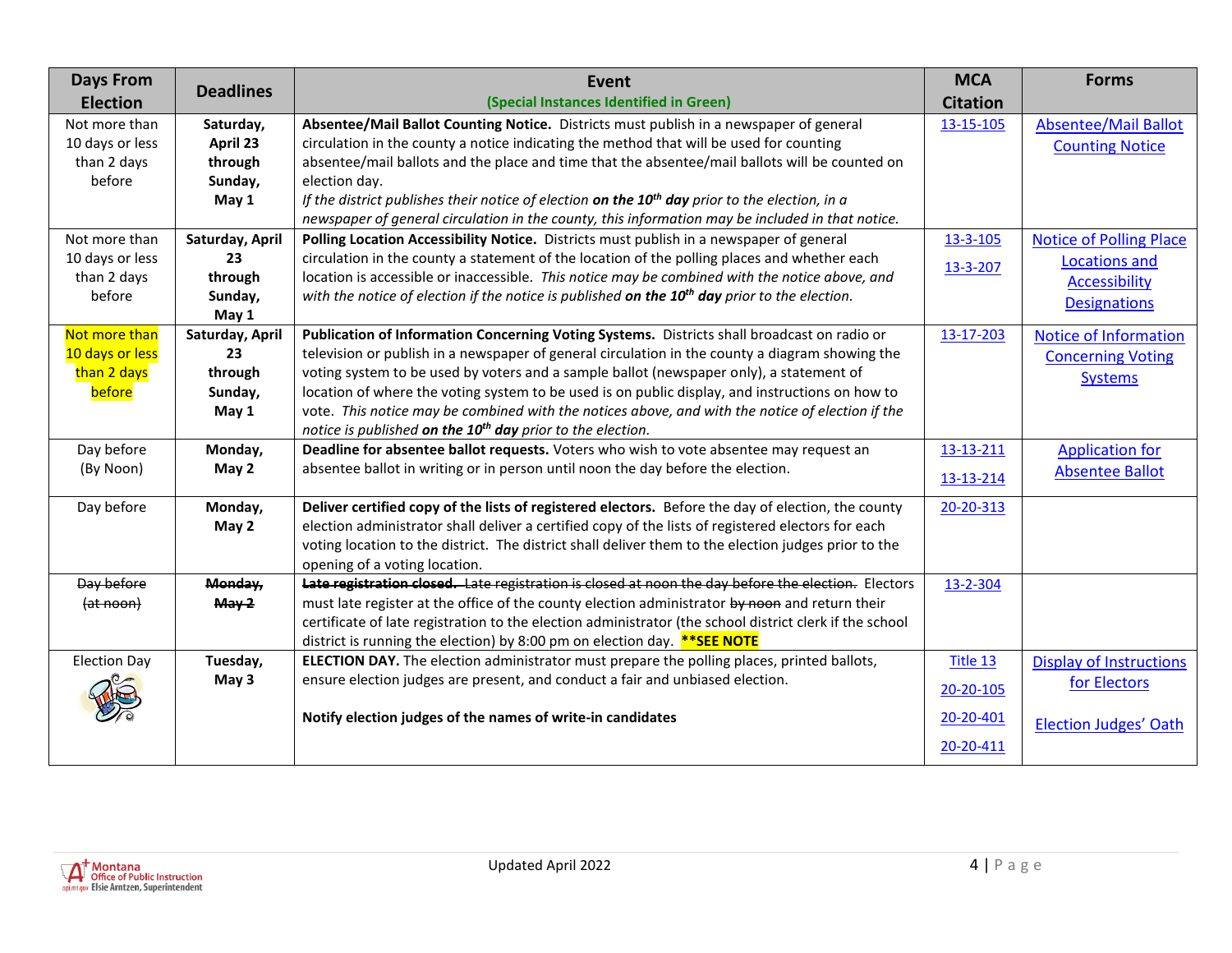| <b>Days From</b>           | <b>Deadlines</b> | <b>Event</b>                                                                                               | <b>MCA</b>      | <b>Forms</b>                   |
|----------------------------|------------------|------------------------------------------------------------------------------------------------------------|-----------------|--------------------------------|
| <b>Election</b>            |                  | (Special Instances Identified in Green)                                                                    | <b>Citation</b> |                                |
| No sooner than             | Monday,          | The first date that provisional ballots may be counted. Following the election, unresolved                 | 13-15-107       | <b>Provisional Ballot</b>      |
| 3pm on the 6 <sup>th</sup> | May 9            | provisional ballots are sealed. These ballots may not be opened until after 3pm on the 6 <sup>th</sup> day |                 | <b>Instructions</b>            |
| day after the              |                  | after election. The election judges convene, and a determination is made as to whether the                 |                 |                                |
| election                   |                  | ballots are counted. If there are provisional ballots in a school election, the canvass may not            |                 |                                |
|                            |                  | occur until after all provisional ballots are resolved.                                                    |                 |                                |
| Following receipt          | By Friday,       | Trustees canvass the votes, issue certificates of election, and publish results. Trustees review           | 20-20-415       | <b>Certificate of Election</b> |
| of the tally               | May 27           | the tally sheets compiled by the election judges to ascertain their accuracy. Recounts are                 | 20-20-416       | of Trustee                     |
| sheets from all            |                  | ordered, if necessary. If tally is complete and accurate, trustees issue certificates of election to       |                 |                                |
| polls and within           |                  | successful candidates. The canvassed results shall be published immediately in a newspaper that            |                 | <b>Canvass of Votes and</b>    |
| 15 days after the          |                  | will give notice to the largest number of people in the district.                                          |                 | <b>Results</b>                 |
| election                   |                  |                                                                                                            |                 |                                |
| Within 5 days              | Monday,          | Deadline for filing a petition for recount. When a question submitted to a vote of the people is           | 13-16-201       | <b>Petition for Recount</b>    |
| after the official         | May 9            | decided by a margin not exceeding 1/4 of 1% of the total votes cast for and against the question, a        |                 |                                |
| canvass                    | through          | petition for recount must be filed within 5 days after the official canvass.                               |                 |                                |
|                            | Wednesday,       |                                                                                                            |                 |                                |
|                            | June 1           |                                                                                                            |                 |                                |
| Within 5 days of           | Monday,          | Deadline for convening the School Recount Board. When a tie vote has been certified to the                 | 13-16-204       |                                |
| receipt of notice          | May 9            | election administrator or conditions have been met for filing a recount petition, the board shall          | 20-20-420       |                                |
| from the                   | through          | convene at its usual meeting place to perform a recount. The recount must be completed within              |                 |                                |
| election                   | Monday,          | 5 days of receipt of official canvass or recount petition.                                                 |                 |                                |
| administrator              | June 6           |                                                                                                            |                 |                                |
| Within 15 days             | By Friday,       | Deadline for trustees to hold organizational meeting to elect chair and appoint clerk.                     | 20-3-321        | <b>School Board</b>            |
| of election                | May 27           |                                                                                                            |                 | Organization                   |
| June 1                     | Wednesday,       | Deadline for trustees to request county election administrator to conduct school elections for             | 20-20-417       | Trustee Resolution -           |
|                            | June 1           | next year. The school district clerk/election administrator is designated the election                     |                 | <b>Request for County to</b>   |
|                            |                  | administrator for school elections. However, the trustees of any district may request the county           |                 | <b>Conduct Elections</b>       |
|                            |                  | election administrator (EA) to become the election administrator for school elections. The                 |                 |                                |
|                            |                  | request must be made by a resolution of the board of trustees. If the county EA accepts, then              |                 |                                |
|                            |                  | he/she must perform all the duties the school clerk would have. The school district must assume            |                 |                                |
| Within 15 days             | By Friday,       | all costs of the election.<br>Candidate completes and files Oath of Office with the County Superintendent. | 20-3-307        |                                |
| after receipt of           | June 10          |                                                                                                            |                 |                                |
| certificate of             |                  | *Newly elected trustees may not be seated until the oath is filed. The issuance and the oath may           | $20 - 1 - 202$  |                                |
| election                   |                  | be administered at the organizational meeting (below) but must be completed within 15 days of              | $1 - 6 - 101$   |                                |
|                            |                  | issuance.                                                                                                  |                 |                                |
|                            |                  | ** In the event of a recount, the deadline for a candidate to complete and file the oath is 15 days        |                 |                                |
|                            |                  | from receipt of the certificate of election.                                                               |                 |                                |

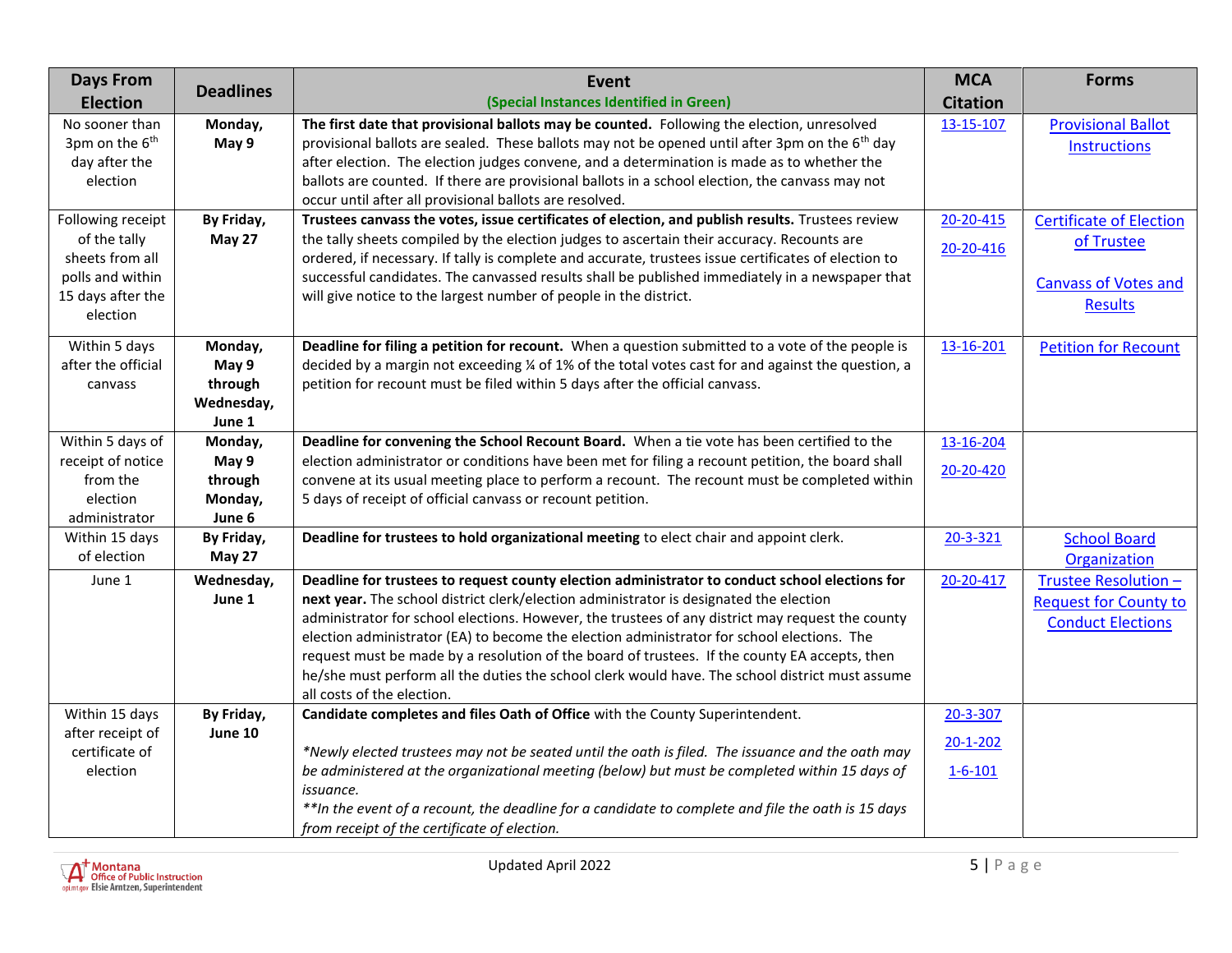## **\*\*NOTE:**

*A preliminary injunction was issued by the 13th Judicial District Court in Yellowstone County on 4/6/2022 affecting the following bills passed in the 2021 legislative session: HB 176, HB 506, HB 530 and SB 169. HB 176 and HB 506 directly affect school districts conducting the May 3, 2022 regular school election. HB 176 created a late voter registration deadline of noon on the day before the election. HB 506 prohibited an election administrator from issuing a ballot to an elector who had registered in accordance with 13-2-110, MCA, but not yet met the age or residency requirements. As of today, these legislative changes are not to be enforced. Please be advised that this is a pending legal action that could change at any time. Should the OPI receive updated information it will be posted to our Elections webpage and information sent to districts as soon as possible. In the meantime, please direct any voter registration questions to your county election office.*

*Further, to meet the requirements of 20-20-204 (2)(f), MCA the template for a district's election notice contains the following statement:*

*If you miss this regular registration deadline (30 days prior to the election), you may still register for the election by showing up at the county election office by noon on the day before election day. The late registration certificate may be exchanged for a ballot at the school election administrator's office until the close of polls on election day. The county election office is located at:*

*Click here to enter text.*

*It is our recommendation, as a result of this injunction, that the election notice be changed as follows:*

*If you miss this regular registration deadline (30 days prior to the election), you may still late register at the county election office. The late registration certificate may be exchanged for a ballot at the school election administrator's office until the close of polls on election day. The county election office is located at:*

*Click here to enter text.*

[1-1-307,](http://leg.mt.gov/bills/mca/title_0010/chapter_0010/part_0030/section_0070/0010-0010-0030-0070.html) MCA. Postponement of day appointed for an action when it falls on a holiday or Saturday. Whenever any act of a secular nature, other than a work of necessity or mercy, is appointed by law or contract to be performed upon a particular day, which day falls upon a holiday or a Saturday, such act may be performed upon the next business day with the same effect as if it had been performed upon the day appointed.

*If the deadline, as read in statute, is phrased "not later than…" the deadline does not move to a later date but an earlier one.*